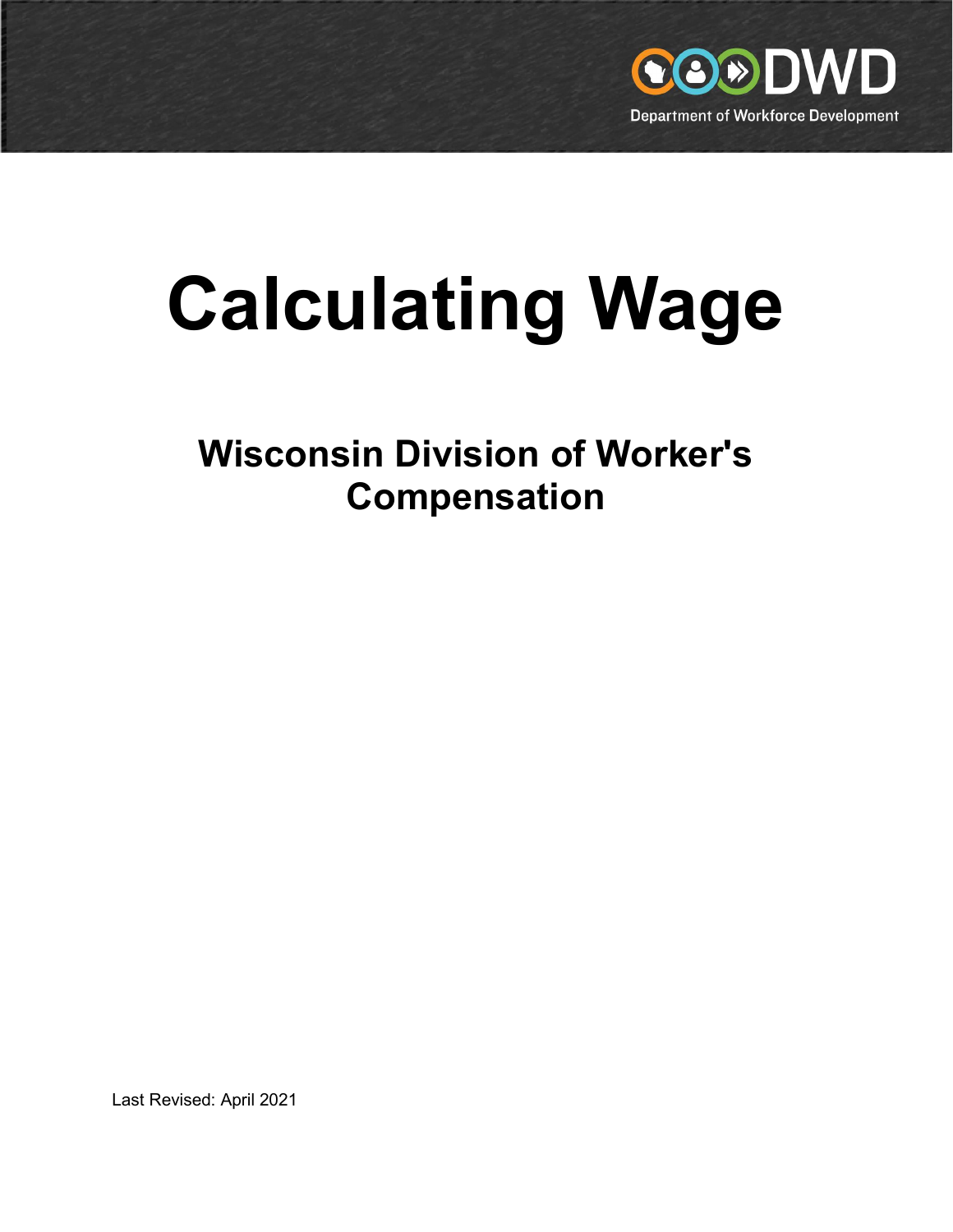### **Table of Contents**

| Volunteers, Paid On-call Members of Fire Departments, Rescue Squads, and Diving Teams  10 |  |
|-------------------------------------------------------------------------------------------|--|
| Regular Schedule for Full-Time (Class 1 or Career) Fire Departments11                     |  |
|                                                                                           |  |
|                                                                                           |  |
|                                                                                           |  |
|                                                                                           |  |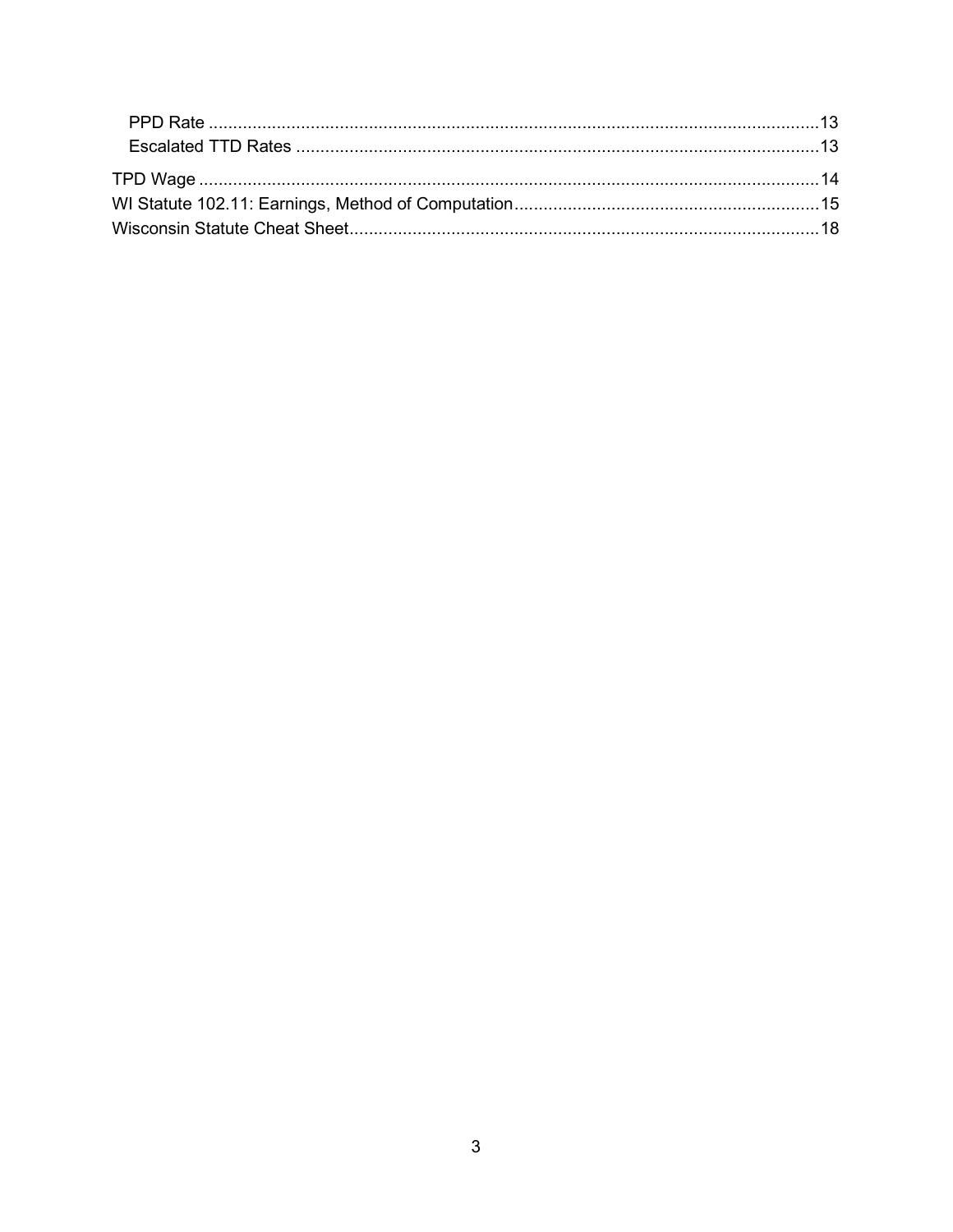### Basics of Calculating Wage

#### Two-Part Comparison

The Average Weekly Wage (AWW) will be set at the greater of either:

### Hourly Rate x Hours Worked

OR

### Gross Earnings ÷ Weeks Worked

The following are notes on each of these four variables.

#### Hourly Rate

The hourly rate used should be the hourly rate that the claimant was earning at the time of injury. Any set rates of pay (paid weekly, monthly, salary) should be broken down to an hourly rate. If the claimant was earning a shift differential (aka shift premium) at the time of injury, this should also be included in the hourly rate. The hourly rate must be at least minimum wage, which is \$7.25 per hour, for the majority of employees.

#### Hours Worked

Hours worked should be the number of hours the employee is regularly scheduled for the week. Full-time workers are assumed to be working 40 hours per week. Overtime or double time hours should only be included here if the claimant is regularly scheduled those hours every week. If the work is scheduled on an alternating week basis (for example, 36 hours one week and 48 hours the next week), the regular hours and overtime hours worked each week would be averaged separately, so the AWW would be based on 38 regular hours and 4 overtime hours. For part-time employees, please see page 5 for more information.

#### Gross Earnings

The gross earnings is the total gross taxable amount that the claimant earned in the 52-weeks immediately prior to the week of injury. Earnings from the week of injury should not be included, unless the injury fell on a Friday or Saturday. Bonuses, incentive pay, and overtime earnings are all taxable earnings and should be included in gross earnings. If there are weeks where the claimant has disability earnings, FMLA, or TTD/TPD from a previous claim, those earnings should not be included. Non-taxable earnings (travel reimbursements, per diem, etc.) should not be included. If an employee has worked less than 6 weeks, gross earnings cannot be used to determine AWW.

#### Weeks Worked

Weeks worked should be the total number of weeks worked in the 52-week period prior to the week of injury. Weeks start on Sunday and end on Saturday. A week should be counted if any part of a week was worked (except the week of injury). Hours paid in lieu of work (vacation, holiday, personal time, etc.) should be included as "worked". If there are weeks where the claimant has disability earnings, FMLA, or TTD/TPD from a previous claim, those weeks should not be included.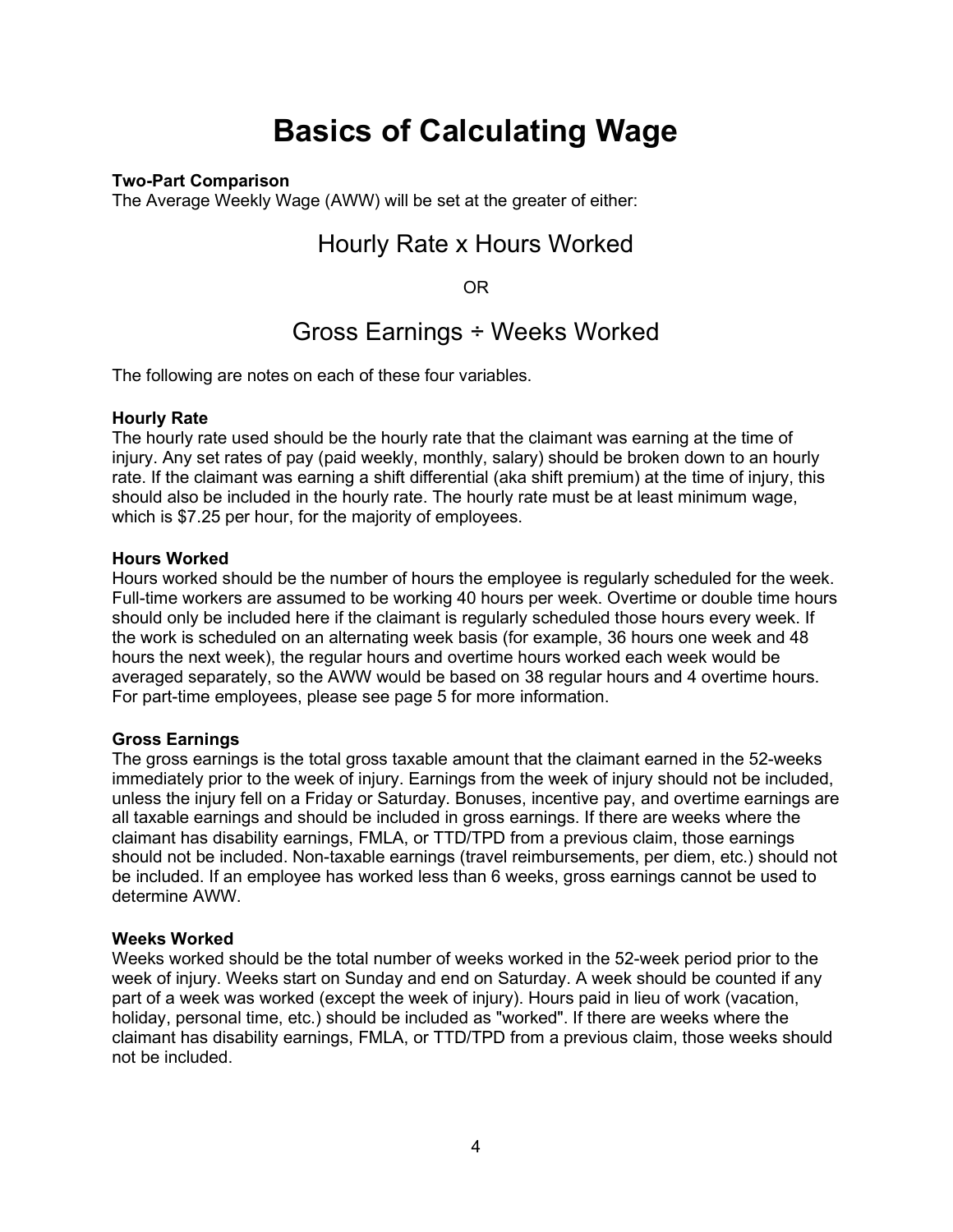# Part-Time Employment

An employee is considered part-time if they are regularly scheduled 35 hours or less per week. To calculate the AWW of part-time employees, determine if the employee:

- 1. Is part of class of regularly scheduled part-time employees, and/or
- 2. Self-restricts to part time on the labor market.

Once these two factors are determined, the Two-Part Comparison can be used to calculate the AWW.

#### Determining If an Employee Is Part of Class

The employee is considered part of class if all the following are true:

- 1. There is at least one other part-time employee at the location of injury doing the same job with the same schedule.
- 2. The employee works a regular schedule. A regular schedule is one that in the 13 weeks prior to injury, the maximum and minimum number of hours worked per week does not vary by more than five.
- 3. The class of part-time employees represents a minimum of 10% of all employees at the place of injury doing the same type of work.

If the employee is part of class, the hours entered in Part 1 of the Two-Part Comparison would be their regularly scheduled hours or expanded to the minimum of 24 hours.

If the employee is NOT part of class, the hours entered in Part 1 of the Two-Part Comparison would be expanded to full-time, 40 hours.

#### Self-Restriction to Part Time on the Labor Market

Applying the self-restriction option to a claim limits the AWW and TTD rate for part-time employees. If the self-restriction option is applied to a claim, the wage is based on the employee's actual earnings or their regular schedule multiplied by the hourly rate, whichever is higher. Self-restriction also requires payment of TTD at 100% of the AWW rather than 66.67%.

The self-restriction option can be applied if:

- 1. The employee confirms that they restrict to part time on the labor market at the time of injury
- 2. The employee does not have a second job or is self-employed at the time of injury
- 3. The restricted TTD is not greater than the non-restricted TTD

To apply the self-restriction option, have the employee fill out the self-restriction form (WKC-45C) that may be downloaded from the DWC web site. The form must be signed and dated after the injury; we will not accept pre-agreements from the time of hire. If the claimant is 15 years old or younger, the statement is not needed, but the WKC-13A should indicate that the employee restricts if they do.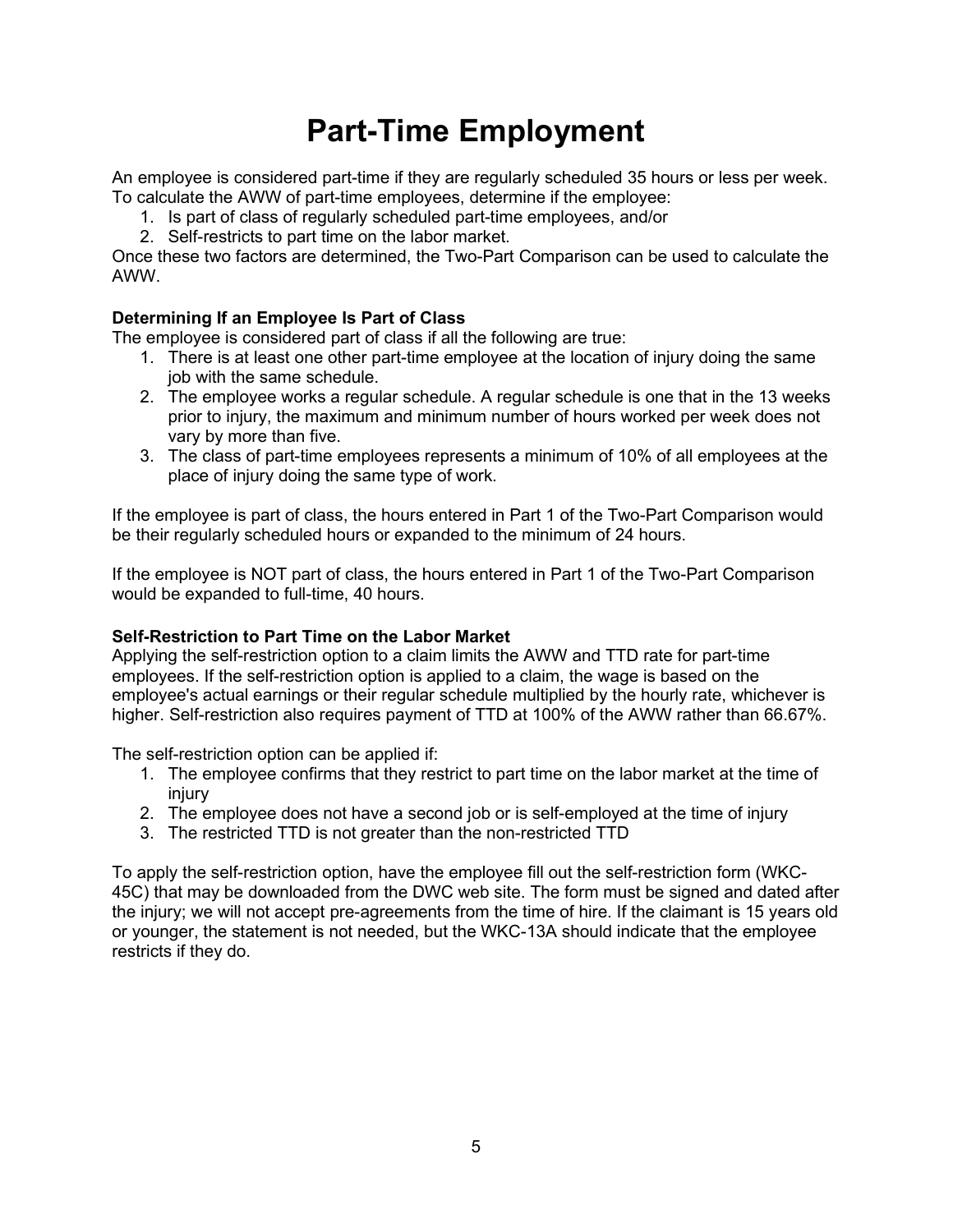### Additions to Cash Wage

#### **Tips**

Be sure the employer reports total tips separately from total gross earnings. Then divide the total tips by the number of weeks worked while earning tips to get the weekly tip average. The average tips per week then will be divided by average weekly hours worked to get the tip rate. The tip rate is added to the hourly rate when calculating wage and the total must equal no less than minimum wage. The weekly tip average is added to the gross earnings average.

#### Other Additions to Cash Wage

We need to know if any of the following is continued during the disability. Those items continued by the employer through the disability period, and for which reimbursement is not expected, do not need to be added to the TTD wage for the period received. However, they are included in the PPD and death benefit rates. If discontinued during the disability period, the value must be refigured into the TTD rate.

#### Room and Board

The standard value for "meals" and "room" is set in Wis. Admin. Codes DWD 80.29 and DWD 272. The value of all other items is set by common marketplace value to the employee. Meals received at a discount are not used as additions to cash wage. See ERD-9247-P (Spanish ERD-9247-S-P) for Wisconsin Maximum Allowances for Board and Lodging.

#### House or Apartment

The employer determines the value. Be sure to check if the housing is shared (e.g. if shared with one other person, use half the value if the employer gives you the total value.)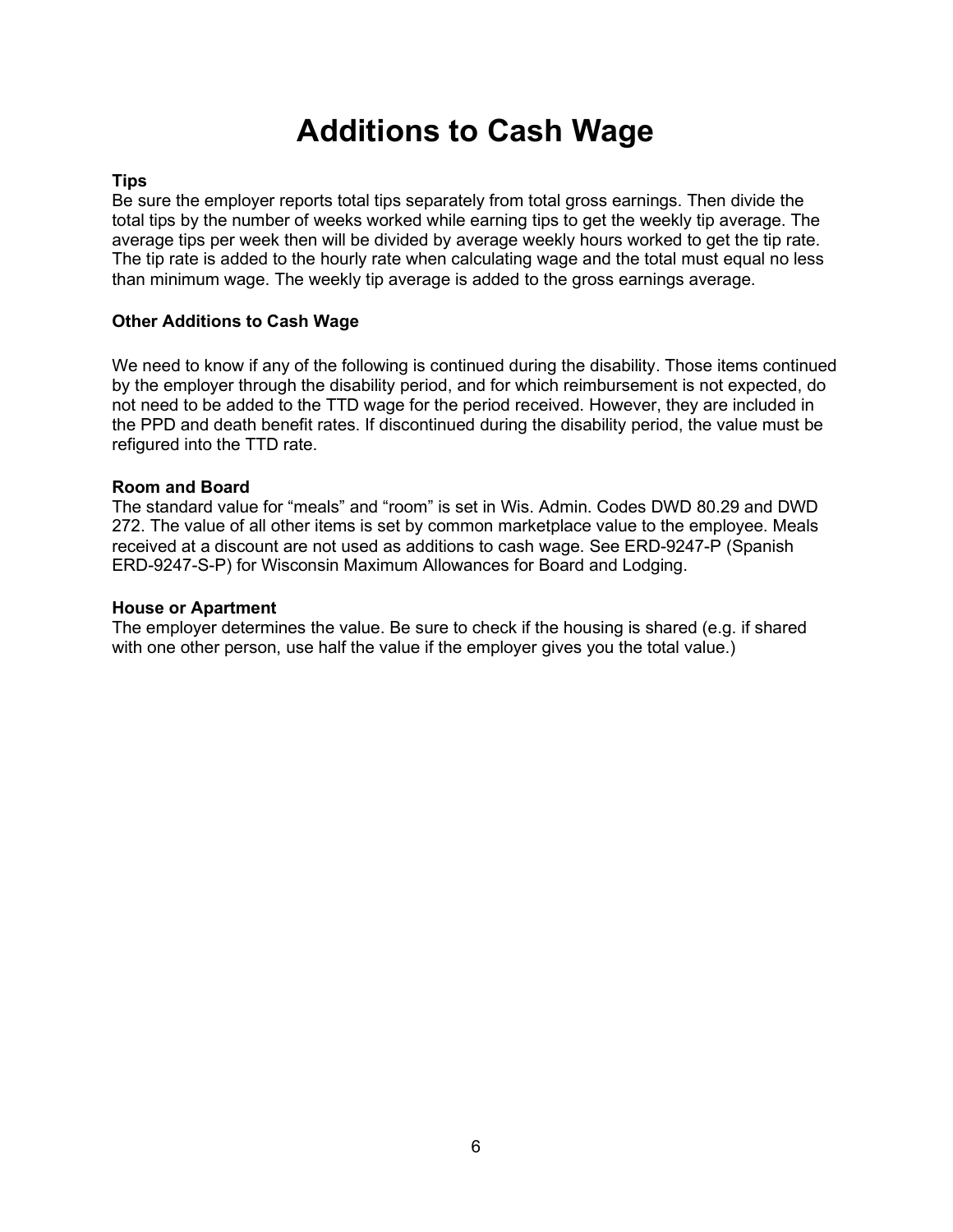### Miscellaneous Situations

#### Seasonal Employment

Seasonal employment is that which can only be done at certain times of the year and does not cover a period of more than 14 weeks. Seasonal employment is usually associated with the canning industry, but also applies to apple and cherry pickers, ice harvesters, cranberry harvesters and Christmas tree cutters when no regular workweek is established. Since a normal workweek is difficult to establish because of variations in weather and crop conditions, a 44 hour week is used as a reasonable average. Actual average wage is not considered, nor is premium pay used. Employees in these industries who work year-round or beyond the seasonal period have their wages established as in ordinary cases. This does not apply to the usual summer job situation or holiday retail. Refer to Sections 102.11(1)(b) and (d), Statutes.

#### Piecework Earners

Piecework earners are workers who are paid based on their production quantity, not an hourly rate. To calculate their wage, we do need to create an hourly rate for them. To do so, take their gross earnings from the 52-weeks prior to injury and divide by the total number of hours worked. Exclude any overtime earnings or hours in this calculation.

#### Commission-Only Earners and Truckers Paid by the Mile

Employees who are paid based on commission only or truckers paid by the mile do not have a set rate of pay. For full-time employees, their AWW would be calculated based on their gross earnings divided by the number of weeks worked. If the claimant has worked less than 6 weeks (i.e. we cannot base the AWW on the gross), use a similar employee's wages to calculate the claimant's AWW. For part-time employees, create an hourly rate by dividing their gross earnings in the 52-week period prior to injury by the hours worked.

#### Sheltered Employees

Some employers have a sub-minimum wage license that allows them to pay less than the minimum hourly rate. This rate is paid to workers in sheltered employment for rehabilitation purposes whose skills are such that they cannot compete in the labor market. Since the employers are licensed to pay sub minimum hourly rates for these employees, the actual hourly rate (rather than the minimum hourly rate) may be used for purposes of determining the compensation rate.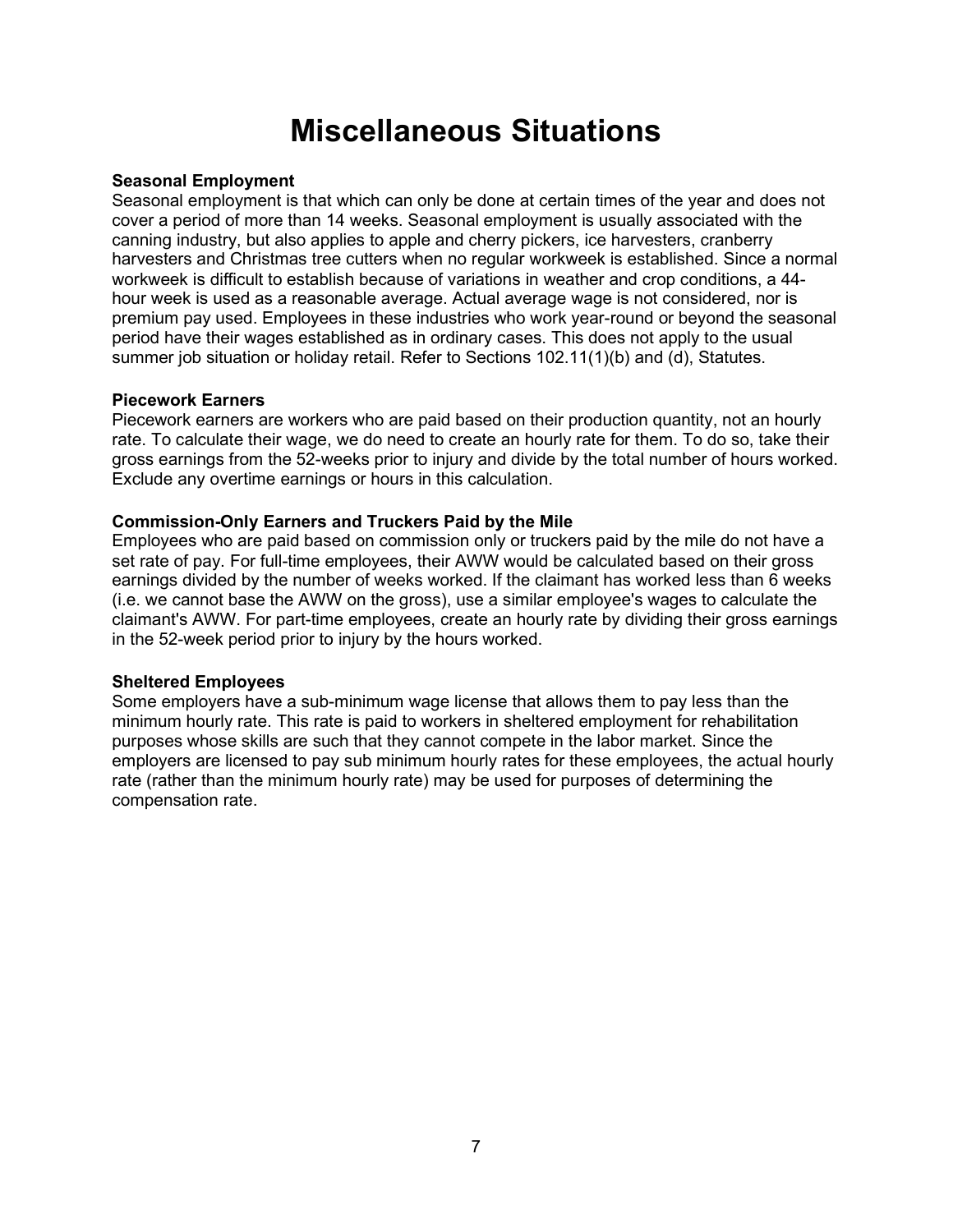# Calculating Wage for School (K-12) Employees

In addition to getting specific wage information for injured school employees, it is critical that you find out two other pieces of information:

- 1. Was the employee contracted or hired to work the school year, a summer school session, or the entire calendar year, and
- 2. Was the employee's position salaried (exempt from overtime) or hourly (eligible for overtime).

One piece of information you do not need is the employee's payment arrangement with the school system. When eliciting information from a school representative, it is critical that you ask your questions in such a way that the school does not provide you with misleading information. How or how often the employee is paid (e.g., teaches the school year but paid over an 11/12 month period) is totally inconsequential and often gets in the way of accurately setting wage for worker's compensation benefits. Remember, it's when the wages are earned, not when or how they are paid.

#### School Professionals

School professionals are employees who hold positions which meet state and federal laws to be classified under the "professional exemption." As such, these employees are not eligible for overtime, regardless of how many hours they work. Generally, these employees are hired under a contract to work for a specified time such as either the school year or a calendar year. The contract may include provisions for additional earnings over the base amount for extra activities or responsibilities. The professional exemption includes teachers, counselors, librarians, and some professional support personnel. Typically, these are full-time positions. Wisconsin law does not permit this classification to be used if the employee earns less than \$750 per month.

To set the wage for a school professional (i.e. one with a professional exemption), find out the amount of the contract and the number of weeks the contract covers. Many school contracts are given in days rather than weeks. It is reasonably accurate to divide the number of days in the contract by five to calculate the number of weeks worked. Partial weeks count as whole weeks. Divide the contract amount by the number of weeks and report that amount on the WKC-13A as the weekly rate. For full-time employees, report 40 hours scheduled. Next, get the total gross earnings paid to the employee for the 52 weeks prior to the week of injury, or date of hire if the employee has worked less than 52 weeks. This amount will include earnings for extra activities or responsibilities paid to the employee over and above the base contract. Divide that amount by the number of weeks worked for that sum, regardless of when the payment was received. Report on the WKC-13A as gross earnings and weeks worked.

Earnings from other separate contracts/checks, such as coaching or summer school, should not be included in earnings for the regular school year. If injured on a summer school contract or a separate coaching contract, only those earnings are included, not the regular school year earnings. The basic rule is if the employee receives one check for multiple responsibilities, use all earnings to calculate gross. If paid by separate checks for different responsibilities, such as a teacher who is injured as a coach and receives a separate check for the coaching, set the wage using only the coach earnings.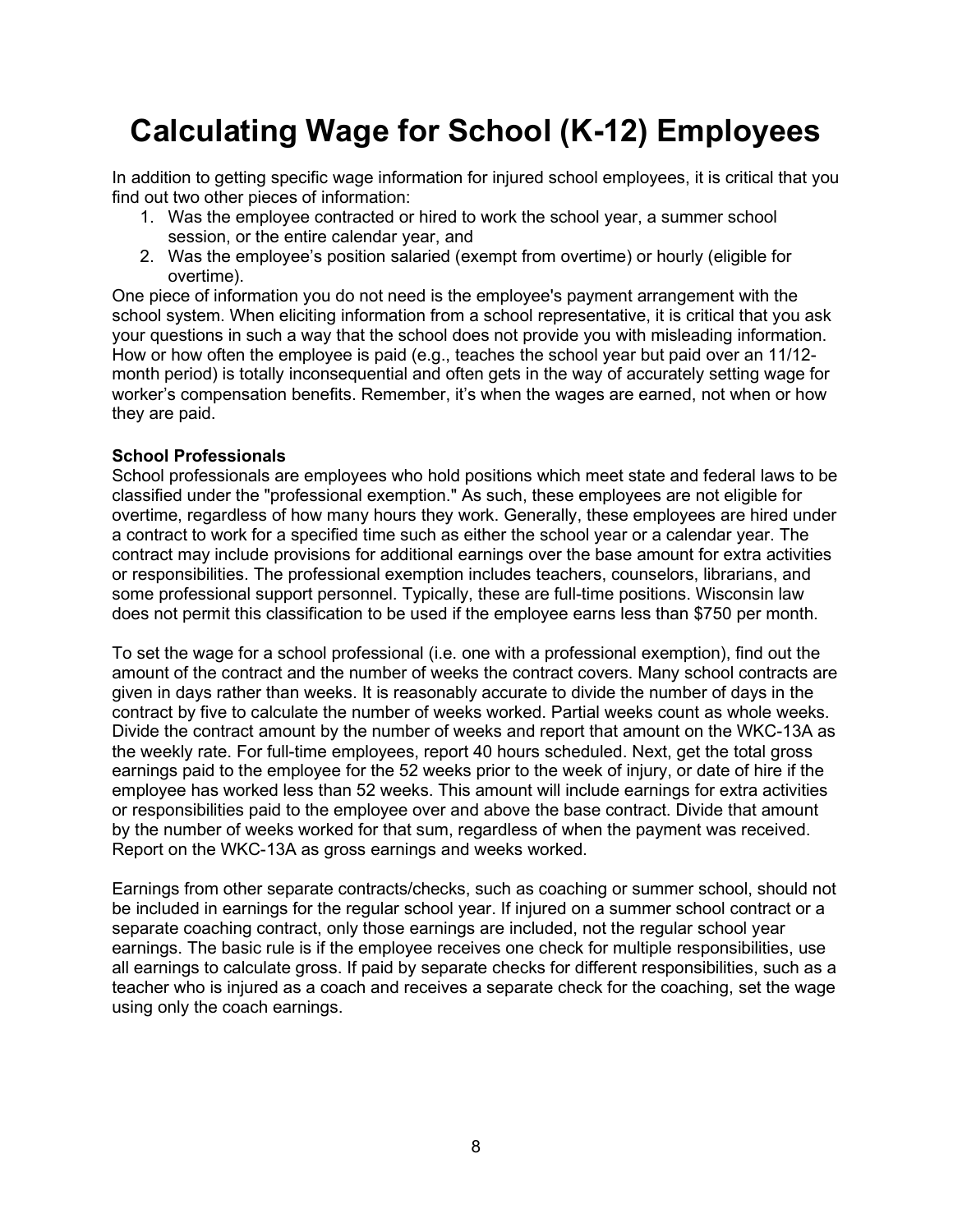#### Para-Professionals and Other Hourly Employees

These employees hold positions which require that overtime (time-and-a-half) be paid for work over 40 hours per week and are classified as "non-exempt." These positions will use a base hourly rate as the basis of pay. Examples of the non-exempt classification include education/teacher/instructional assistants, library assistants, clerical personnel, food service workers, and custodians. Although almost exclusively part-time, school bus drivers and crossing guards would also be included.

As with any hourly employee, you need the hourly rate at the time of injury and the number of hours normally scheduled. Next, get the gross earnings paid to the employee for the 52 weeks prior to the week of injury, or date of hire if the employee worked less than 52 weeks. Divide that amount by the number of weeks worked for that sum, regardless of when the payment was received. While some custodians work the calendar year, most other hourly workers do not. Report on the WKC-13A as gross earnings and weeks worked.

If the employee is part time (works less than 35 hours per week) you will need "part of class" information. When counting the number of other part-time employees "doing the same work and on the same schedule", count only those at the same location (school) as the injured employee. Food service workers, bus drivers and crossing guards are automatically considered to be numerically part of a class of part-time employees; you need only establish that the injured employee worked a regular schedule.

#### School Administrators

School administrators are exempt from overtime under either an executive or professional exemption. Generally, they have a contract with a base amount and may have additional earning opportunities that would increase the actual gross earnings. The contract may be for weeks or months which must be determined so that an accurate weekly rate can be calculated. Review the method of calculating wage in the School Professional section, as it is the same for school administrators. Wisconsin law does not permit this classification to be used if earning less than \$700 per month.

#### Substitute Teachers

Substitute teachers are typically paid on a daily rate. You need to know the number of hours the employee was scheduled to work on the day of injury. Divide the daily rate of pay by the number of hours scheduled to work to determine the hourly rate. Use the gross earnings for the number of weeks worked, as calculated above.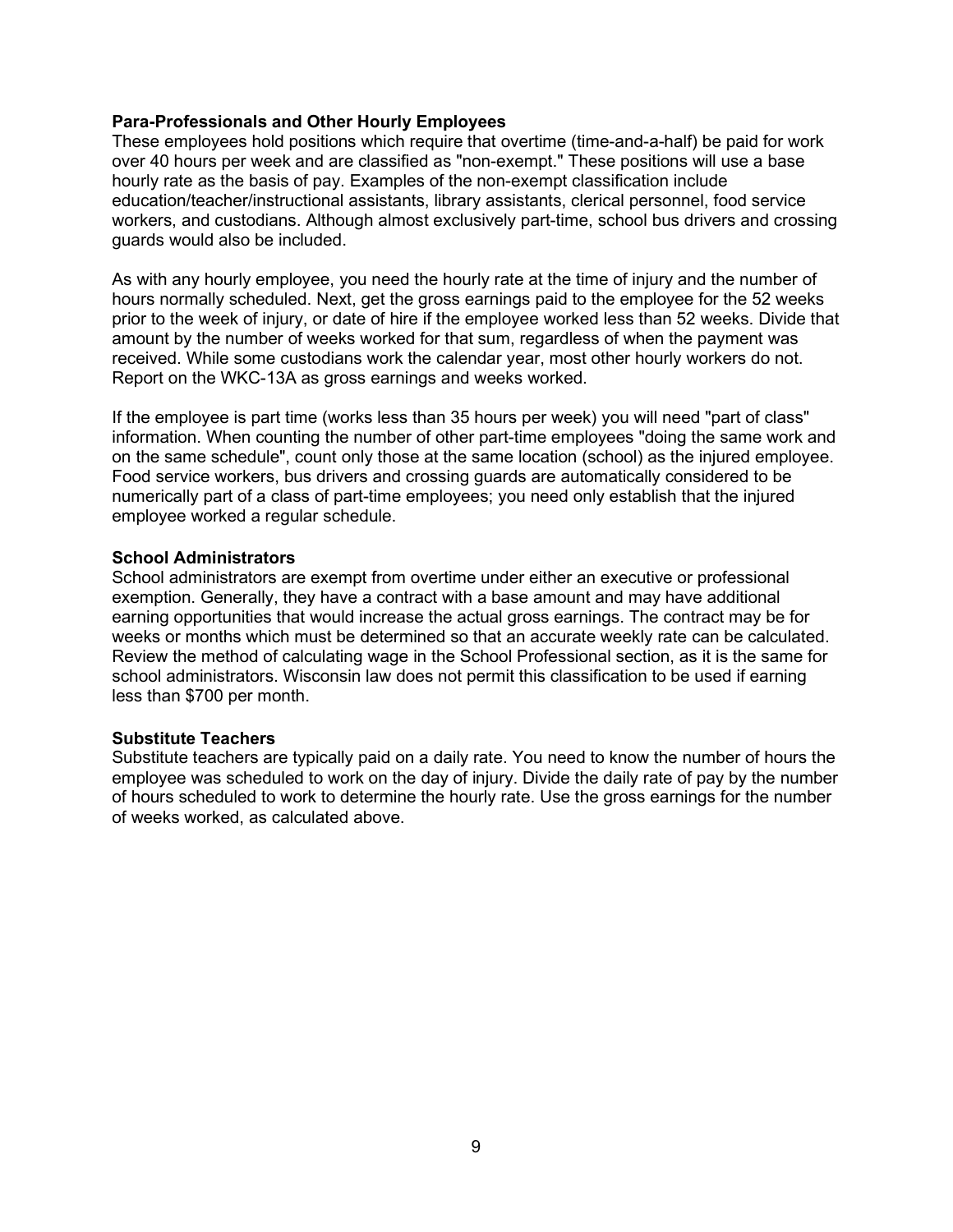### Volunteers, Paid On-call Members of Fire Departments, Rescue Squads, and Diving Teams

When the injured worker has sustained a work-related injury or illness as a member of a volunteer fire company or a fire department organized under Ch. 213 Wis. Stats., or a legally organized rescue squad or diving team, the average weekly wage (AWW) is determined under the provision of DWD 80.30 Administrative Code. See s.102.07(7)(a) Wis. Stats.

DWD 80.30 establishes the average weekly earnings to be the maximum in effect on the date of the injury except where a specific showing may be made in individual cases where the maximum is not proper.

If the maximum rate is thought to be not proper for a volunteer and/or paid on-call member of a fire department, rescue squad or diving team, the AWW is then based on the equivalent earnings for a full-time position with the nearest full-time (career) fire department. When selecting a position with equivalent earnings, factors to be considered include, but are not limited to, the injured worker's years of service, level of experience and/or responsibility, certification, and training for the position.

#### Frequently Asked Questions

1. If a volunteer or paid on-call member was paid by the department when injured, why is that wage not used to determine the average weekly earnings?

If the injured worker comes under the provisions of s.102.07(1)(a), the wage is set using DWD 80.30, not s.102.11. The training or paid on-call wage is not representative of the injured worker's value to the public for the service performed. Thus, the AWW will be set at the maximum rate for the year of injury unless/until rebutted with the equivalent wage for a full-time position from the nearest (career) fire department.

2. Isn't setting the wage for a volunteer or paid on-call firefighter or EMT by using an equivalent full-time (career) firefighter's earnings unrealistic, given the earnings actually received?

The long-standing public policy in Wisconsin is summed up in Sorenson v. City of Elroy (W.C. Claim No. 83-49944, LIRC Jan. 27, 1988): "as previously stated, Ind. 80.30 also allows a respondent to rebut the presumption of maximum earnings, but only to the extent that there is a disparity between the maximum earnings figure and the 'usual going earnings' paid to full-time firefighters . . .[the volunteer] may end up receiving compensation which bears no relation to his actual earning record or capacity. The legislature intended this result as a protection for volunteer firefighters and as an incentive for them to perform this important work." Although the above case referred specifically to a firefighter, the Department's position concerning EMTs and others who fall under the provisions of s. 102.07(1)(c) is the same with regard to legislative intent, i.e., protection and incentive. Also see City of Elroy v. LIRC, 152 Wis. 2d 320, (Ct. App. 1989).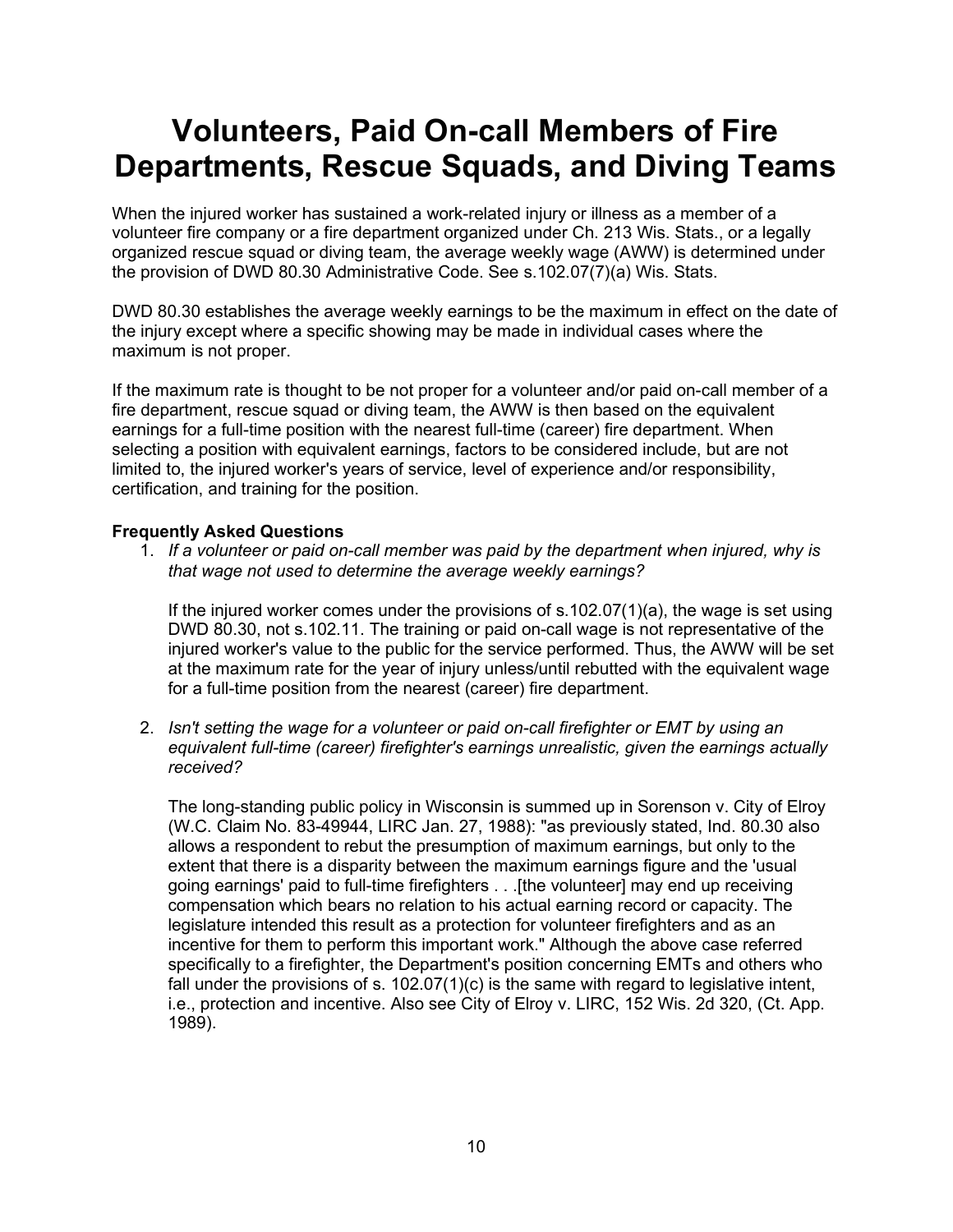#### 3. If the injured worker is an EMT rather than a firefighter, why would the nearest fire department be used rather than a private ambulance service?

A private ambulance service is not the equivalent of a rescue squad. Typically, a volunteer rescue squad performs duties far beyond those of an ambulance service and the personnel have been trained for those duties. These rescue duties are far more similar to those performed either by full-time EMTs or firefighter/EMTs with career fire departments. Also note that volunteer rescue squads have a wide variety of organizational names. They need not be named a "rescue squad" to come under the provisions of s. 102.07(1)(c).

4. How is "nearest" full-time (career) fire department determined?

Functionally, that question is best answered by the fire department or rescue squad to which the injured worker belongs, as the "nearest" full-time (career) fire department will be called for mutual support when needed. (Note: Currently there are 36 public, full-time (career) fire departments in Wisconsin from which to determine "nearest." The Department does not use private, federal, state, tribal or military fire departments or brigades to determine equivalent earnings.)

#### Regular Schedule for Full-Time (Class 1 or Career) Fire Departments As of October 2013

| Appleton          | 56    | Kenosha        | 56 | Oshkosh                 | 56   |
|-------------------|-------|----------------|----|-------------------------|------|
| <b>Beloit</b>     | 52.92 | La Crosse      | 56 | Racine                  | 56   |
| <b>Brookfield</b> | 56    | Madison        | 48 | Rhinelander             | 56   |
| Caledonia         | 56    | Manitowoc      | 56 | South Shore             | 56   |
| Chippewa Falls    | 56    | Marinette      | 56 | <b>Stevens Point</b>    | 56   |
| Cudahy            | 56    | Marshfield     | 56 | Superior                | 56   |
| Eau Claire        | 56    | Merrill        | 56 | Waukesha                | 52.3 |
| Fond Du Lac       | 56    | Milwaukee      | 56 | Wausau                  | 56   |
| Franklin          | 56    | Neenah-Menasha | 56 | Wauwatosa               | 56   |
| Green Bay         | 53    | New Berlin     | 56 | West Allis              | 56   |
| Greenfield        | 56    | North Shore    | 56 | <b>Wisconsin Rapids</b> | 48   |
| Janesville        | 56    | Oak Creek      | 56 |                         |      |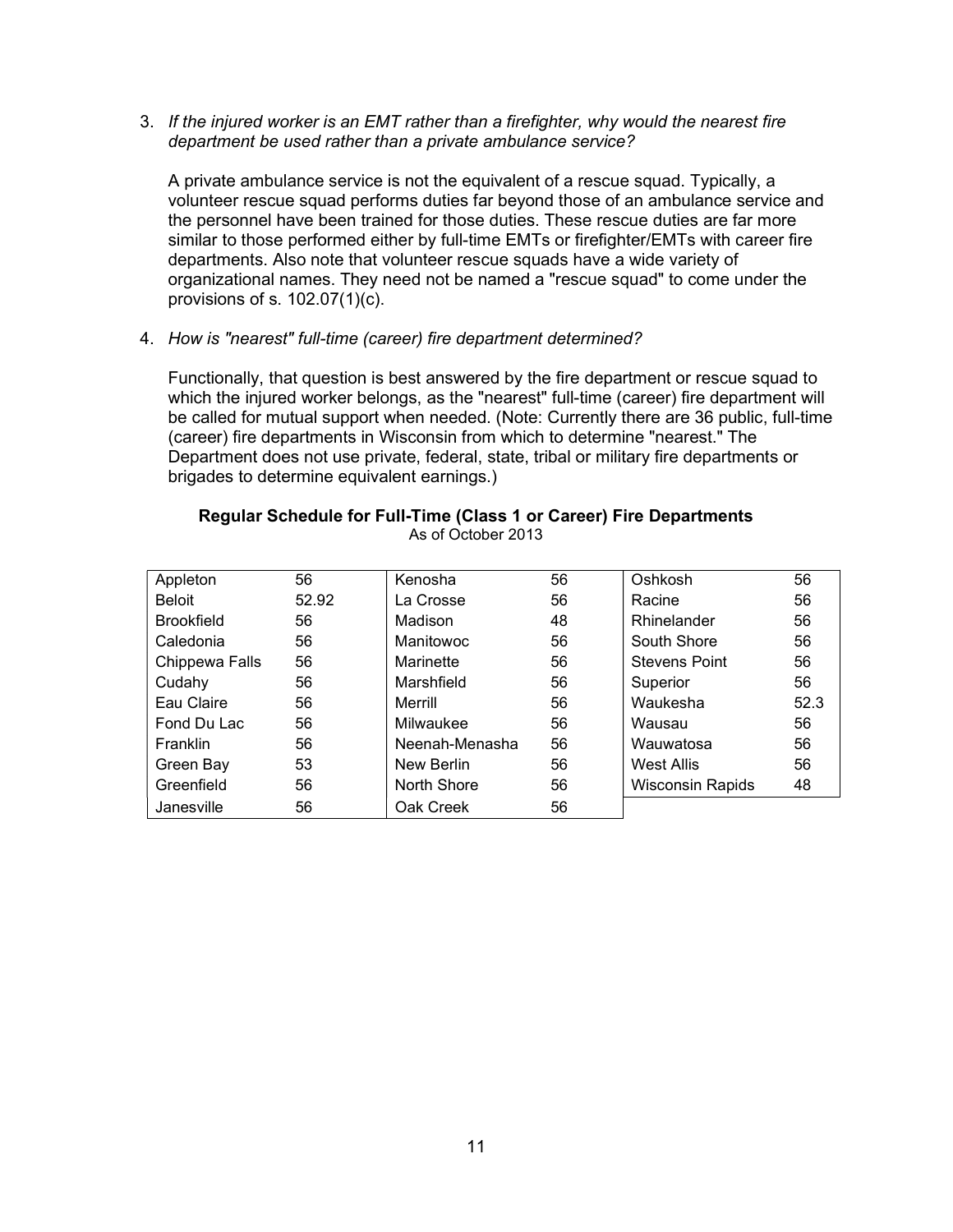### Calculating Wage for Business Owners

To establish the AWW for sole proprietors, spouse owned businesses, and business partners, use the reported net earnings for the year prior to the year in which the injury occurred. Presume that the claimant has worked all 52 weeks of that prior year unless there is documentation to the contrary. Do not use the gross income reported, as their expenses still need to be deducted to determine their taxable earnings. The net earnings are typically found on either the Schedule C or the Schedule K-1.

The adjuster should request from the claimant the schedule appropriate to the business and tax year and use information from the schedule to set the AWW. The minimum AWW allowed is \$290.00 (based on the current minimum wage of \$7.25 per hour x 40 hours). If the schedule shows net earnings less than \$15,080, raise the AWW to the minimum wage of \$290.00.

The claimant will/should know which Schedule they used to report net earnings. However, the summary below is provided to assist in discussions with the claimant or accountant.

#### Sole Proprietor

Request a copy of the Schedule C or Schedule C-EZ. One form or the other would have been submitted with the Form 1040. For the Schedule C, use the net profit or loss reported on line 31. For the Schedule C-EZ, use the net profit reported on line 3.

#### Spouse Owned Business

If two spouses jointly own and operate a business and share in the profits and losses, they are partners in a partnership, even if there is no formal partnership agreement. As such, they may not use Schedule C or C-EZ. Instead they may file a Form 1065. Each spouse will show his or her share of the partnership income or loss on Schedule K-1. Request a copy of the claimant's Schedule K-1 for the tax year prior to the year of the injury. Use the amount shown on line 1 (ordinary business income). If no amount is shown on line 1, presume there was a loss of earnings and set the AWW at \$290.00.

If Spouse A is the formal business owner and Spouse B is not a formal business owner, nor a formal employee, but is injured while helping out at the business, we will use 50% of the net earnings that Spouse A filed for Spouse B's AWW calculation. This is derived from Wisconsin's 50/50 marital property laws regarding income.

#### S Corporations

Request a copy of the Schedule K-1 for the insured. A partnership is the relationship between two or more persons who join to carry on a trade or business, with each person contributing money, property, labor, or skill and each expecting to share in the profits and losses of the business whether or not a formal partnership agreement is made. A joint undertaking merely to share expenses is not a partnership. Mere co-ownership of property that is maintained and leased or rented is not a partnership. However, if the co-owners provide services to the tenants, a partnership exists.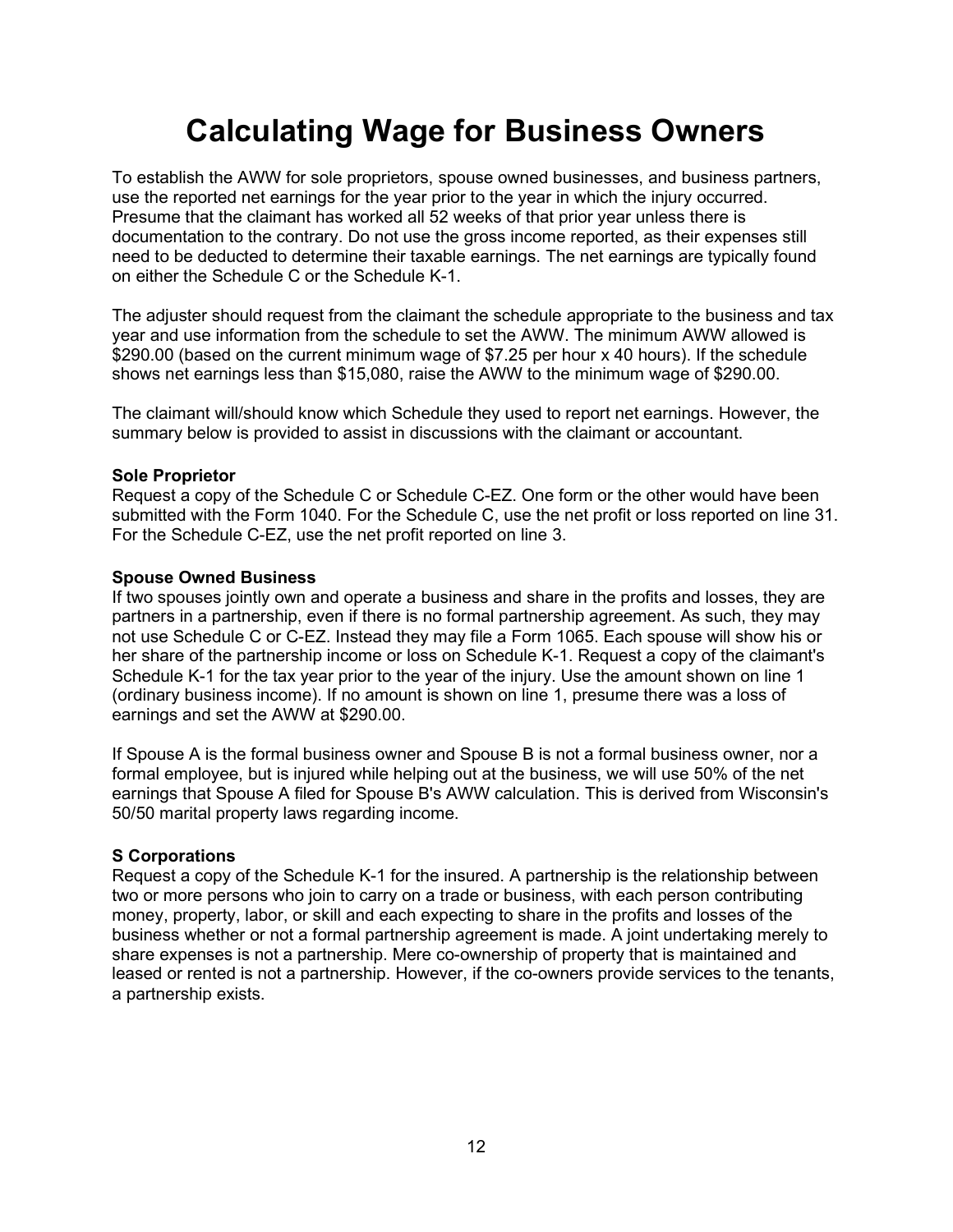### TTD and PPD Rates

#### TTD Rate

The TTD rate will be set at 2/3 of the AWW up to the maximum rate for the year of injury. Please reference chart WKC-9572-P, available from the DWD website, to view the maximum rates.

If the claimant is part-time and self-restricts (see page 5 for more information on Self-Restricting), the TTD rate will be paid out at 100% of the restricted AWW.

#### PPD Rate

If the claimant is under 27 years of age at the time of injury, the PPD rate will be automatically set to the maximum rate for the year of injury. Otherwise, the PPD rate will be set at 2/3 of the AWW up to the maximum rate for set for the year of injury. Please reference chart WKC-9572- P, available from the DWD website, to view the maximum rates.

If the claimant is part-time and self-restricts, the PPD rate is NOT affected. The restriction only applies to temporary disability benefits, not permanent disability benefits. The PPD rate will be calculated based on the non-restricted AWW.

#### Escalated TTD Rates

If there is a renewed period of TTD or TPD benefits two years after the date of injury and the employee has returned to work for 10 days since the date of their injury, an escalated TTD rate should be used to calculate new benefits. The escalation will be in proportion to the increase in maximum rates from the year of injury to the current year of renewed benefits.

#### Example:

Claimant was injured in 2012. At that time their wage was verified at: AWW: \$512.40 TTD: \$341.60

In 2012, the maximum TTD rate was \$854.00.

The claimant's TTD rate set in 2012 was 40% of the maximum TTD rate in 2012.  $$341.60$ /\$854.00 = 40%

If the claimant has a renewed period of TTD in 2020, the escalated TTD rate used should be 40% of the 2020 maximum TTD rate. The 2020 maximum TTD rate is \$1,051.00, which makes the escalated TTD rate \$420.40.

 $$1,051.00 \times 40\% = $420.40$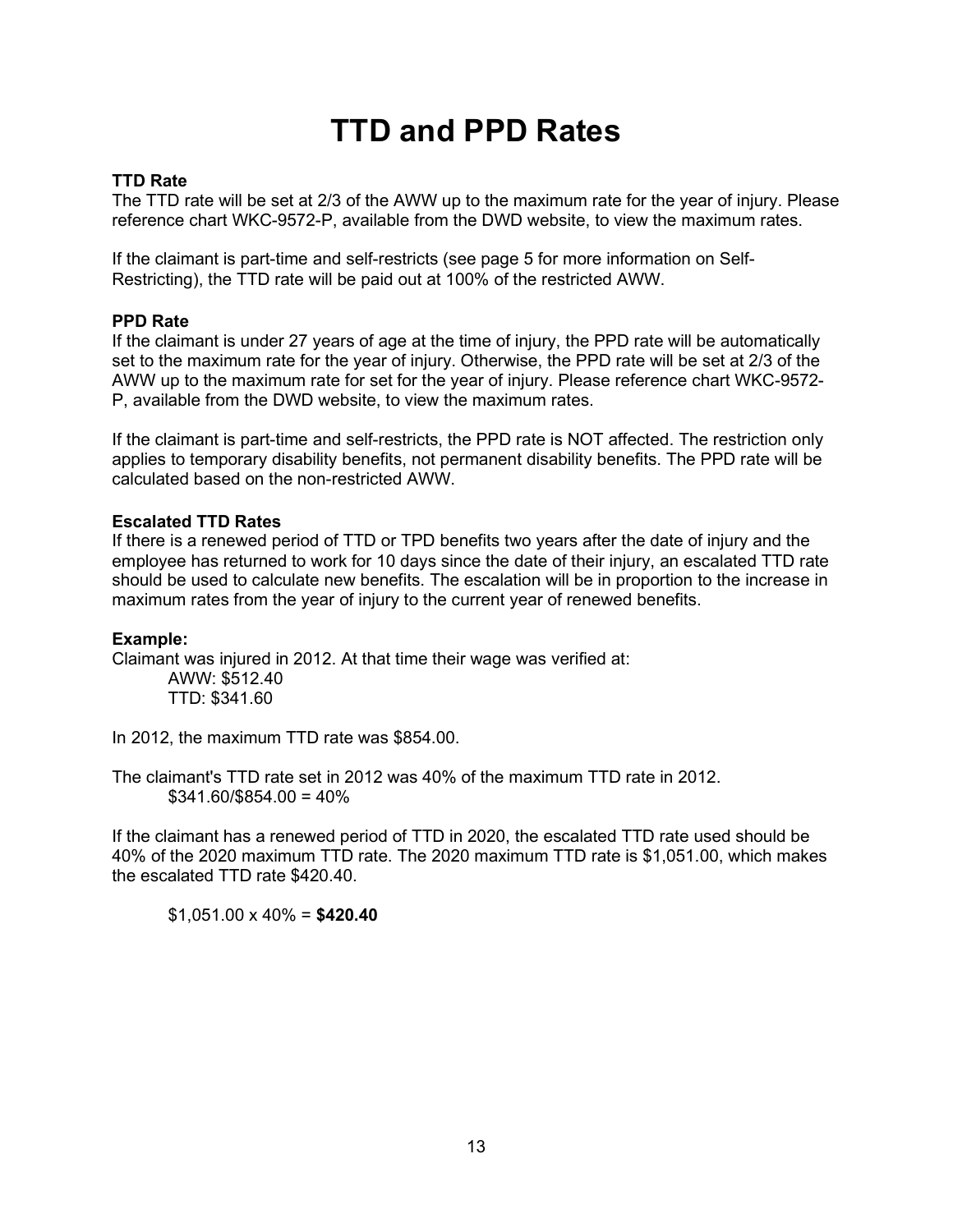### TPD Wage

If the employee is on TPD, their benefit due each week would be based on this formula:

Weekly Benefit Amount = TPD Wage − Weekly Amount Earned from Employer  $\frac{\text{Amount} \text{Laplace from } \text{improper}}{\text{TPD} \text{Wage}} \times \text{TTD}$  Rate

If the AWW is set based on the gross or a non-expanded hourly wage, the TPD wage will be the same as the AWW.

If the AWW is set based on an expanded hourly wage (expanded to 24 or 40 hours), then the TPD wage will be set to the non-expanded wage. If the claimant keeps a regular schedule, TPD wage would be the greater of the hourly rate x the schedule or gross/weeks. If they don't keep a schedule, TPD wage is the gross/weeks.

If you have a question on what the TPD wage is set to, please contact a wage analyst. For all other questions regarding TPD payments, please contact our main line to speak with one of our dispute resolution specialists.

#### Example 1:

Claimant's wage information:

Hourly rate: \$10.00 Gross: \$8,000.00 Weeks worked: 37 Doesn't keep a regular schedule

Since the claimant doesn't keep a regular schedule, they are not a part of class and get expanded to 40, so AWW would be set to \$400. The TPD wage would be set to the nonexpanded rate which is \$216.22 based on the gross/weeks.

#### Example 2:

Claimant's wage information: Hourly rate: \$10.00 Gross: \$6,000.00 Weeks worked: 45 Keeps schedule of 15 hours every week. Is a part of class.

Claimant gets expanded to the minimum of 24 hours, so the AWW is \$240. TPD wage is \$150 based on hourly rate x schedule.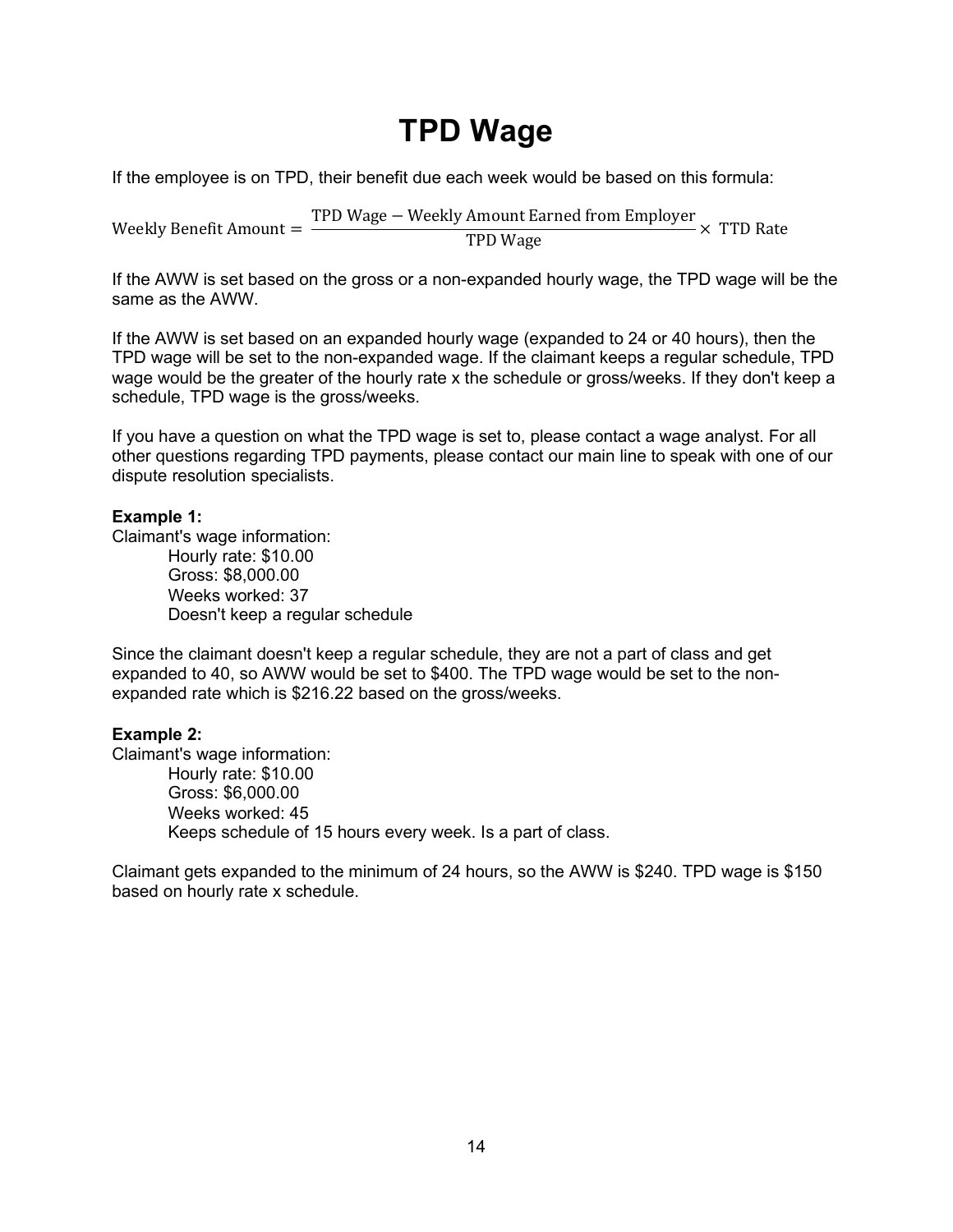### WI Statute 102.11: Earnings, Method of Computation

(1) The average weekly earnings for temporary disability, permanent total disability, or death benefits for injury in each calendar year on or after January 1, 1982, shall be not less than \$30 nor more than the wage rate that results in a maximum compensation rate of 110 percent of the state's average weekly earnings as determined under s.108.05 as of June 30 of the previous year. The average weekly earnings for permanent partial disability shall be not less than \$30 and, for permanent partial disability for injuries occurring on or after March 2, 2016, and before January 1, 2017, not more than \$513, resulting in a maximum compensation rate of \$342, and, for permanent partial disability for injuries occurring on or after January 1, 2017, not more than \$543, resulting in a maximum compensation rate of \$362. Between such limits the average weekly earnings shall be determined as follows:

(a) 1. Daily earnings shall mean the daily earnings of the employee at the time of the injury in the employment in which the employee was then engaged. In determining daily earnings under this subdivision, any hours worked beyond the normal full-time working day as established by the employer, whether compensated at the employee's regular rate of pay or at an increased rate of pay, shall not be considered.

2. a. In this subdivision, "part time for the day" means Saturday half days and any other day during which an employee works less than the normal full-time working hours established by the employer.

b. If at the time of the injury the employee is working part time for the day, the employee's daily earnings shall be arrived at by dividing the amount received, or to be received by the employee for such part-time service for the day, by the number of hours and fractional hours of the part-time service, and multiplying the result by the number of hours of the normal full-time working day established by the employer for the employment involved.

 3. The average weekly earnings shall be arrived at by multiplying the employee's hourly earnings by the hours in the normal full-time workweek as established by the employer, or by multiplying the employee's daily earnings by the number of days and fractional days in the normal full-time workweek as established by the employer, at the time of the injury in the business operation of the employer for the particular employment in which the employee was engaged at the time of the employee's injury, whichever is greater.

 4. It is presumed, unless rebutted by reasonably clear and complete documentation, that the normal full-time workweek established by the employer is 24 hours for a flight attendant, 56 hours for a firefighter, and not less than 40 hours for any other employee. If the employer has established a multi-week schedule with regular hours alternating between weeks, the normal full-time workweek is the average number of hours worked per week under the multi-week schedule.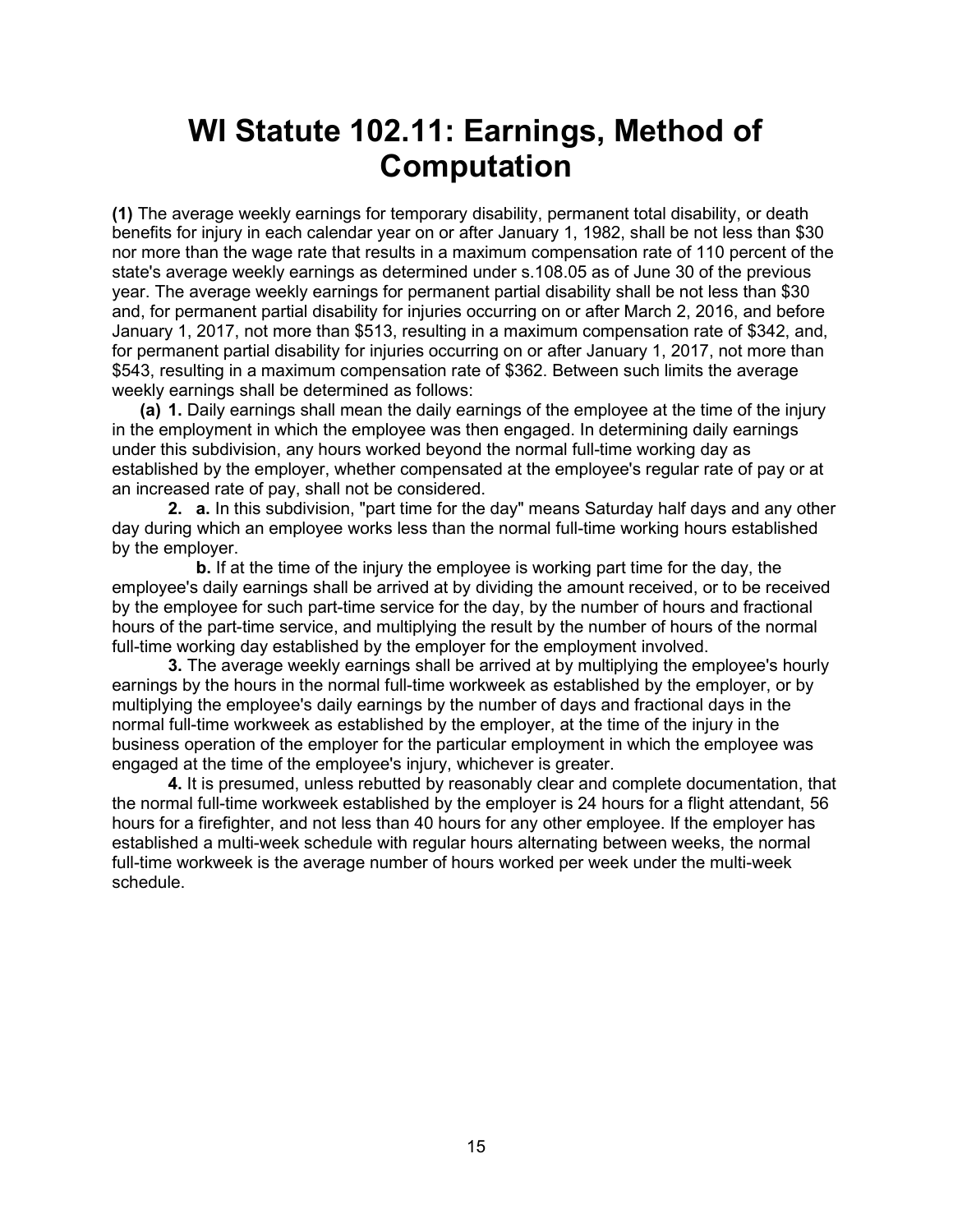(am) In the case of an employee who is a member of a regularly-scheduled class of parttime employees, average weekly earnings shall be arrived at by the method prescribed in par. a, except that the number of hours of the normal working day and the number of hours and days of the normal workweek shall be the hours and days established by the employer for that class. An employee is a member of a regularly scheduled class of part-time employees if all of the following conditions are met:

 1. The employee is a member of a class of employees that does the same type of work at the same location and, in the case of an employee in the service of the state, is employed in the same office, department, independent agency, authority, institution, association, society, or other body in state government or, if the department determines appropriate, in the same subunit of an office, department, independent agency, authority, institution, association, society, or other body in state government.

 2. The minimum and maximum weekly hours regularly scheduled by the employer for the members of the class during the 13 weeks immediately preceding the date of the injury vary by no more than 5 hours. Subject to this requirement, the members of the class do not need to work the same days or the same shift to be considered members of a regularly scheduled class of part-time employees.

 3. At least 10% of the employer's workforce doing the same type of work are members of the class.

4. The class consists of more than one employee.

 (b) In case of seasonal employment, average weekly earnings shall be arrived at by the method prescribed in par. (a), except that the number of hours of the normal full-time working day and the number of days of the normal full-time workweek shall be the hours and the days in similar service in the same or similar non-seasonal employment. Seasonal employment shall mean employment that can be conducted only during certain times of the year, and in no event shall employment be considered seasonal if it extends during a period of more than fourteen weeks within a calendar year.

 (c) In the case of a person performing service without fixed earnings, or when normal fulltime days or weeks are not maintained by the employer in the employment in which the employee worked when injured, or where, for other reason, earnings cannot be determined under the methods prescribed by par. (a) or (b), the earnings of the injured person shall, for the purpose of calculating compensation payable under this chapter, be taken to be the usual going earnings paid for similar services on a normal full-time basis in the same or similar employment in which earnings can be determined under the methods set out in par. (a) or (b).

 (d) Except in situations where par. (b) applies, average weekly earnings shall in no case be less than actual average weekly earnings of the employee for the 52 calendar weeks before his or her injury within which the employee has been employed in the business, in the kind of employment and for the employer for whom the employee worked when injured. Calendar weeks within which no work was performed shall not be considered under this paragraph. This paragraph applies only if the employee has worked within a total of at least 6 calendar weeks during the 52 calendar weeks before his or her injury in the business, in the kind of employment and for the employer for whom the employee worked when injured. For purposes of this section, earnings for part-time services performed for a labor organization pursuant to a collective bargaining agreement between the employer and that labor organization shall be considered as part of the total earnings in the preceding 52 calendar weeks, whether payment is made by the labor organization or the employer.

 (e) Where any things of value are received in addition to monetary earnings as a part of the wage contract, they shall be deemed a part of earnings and computed at the value thereof to the employee.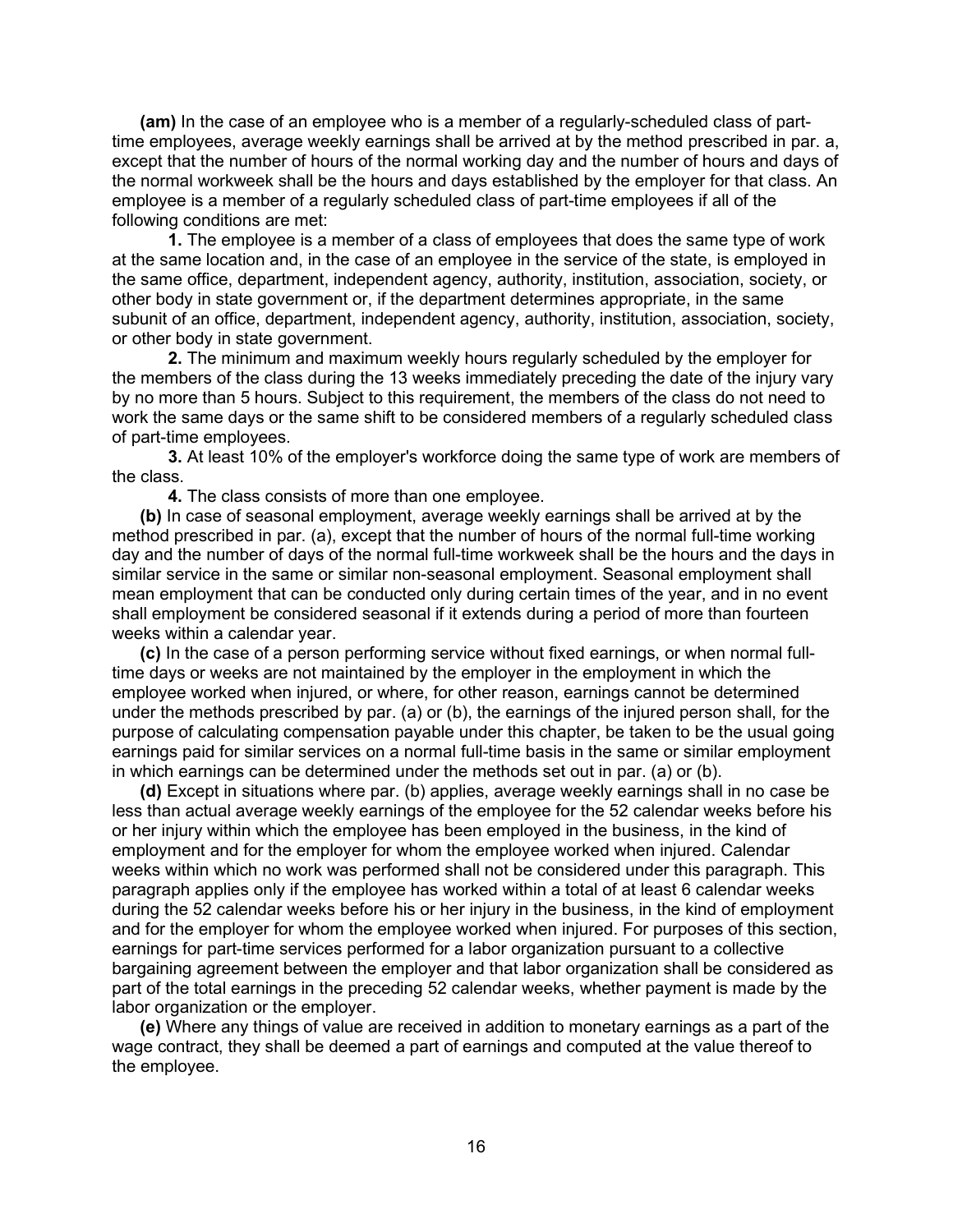(f) 1. Except as provided in subd. 2., average weekly earnings may not be less than 24 times the normal hourly earnings at the time of injury.

 2. The weekly temporary disability benefits for a part-time employee who restricts his or her availability in the labor market to part-time work and is not employed elsewhere may not exceed the average weekly wages of the part-time employment.

 (g) If an employee is under 27 years of age, the employee's average weekly earnings on which to compute the benefits accruing for permanent disability or death shall be determined on the basis of the earnings that the employee, if not disabled, probably would earn after attaining the age of 27 years. Unless otherwise established, the projected earnings determined under this paragraph shall be taken as equivalent to the amount upon which maximum weekly indemnity is payable.

(2) The average annual earnings when referred to in this chapter shall consist of 50 times the employee's average weekly earnings. Subject to the maximum limitation, average annual earnings shall in no case be taken at less than the actual earnings of the employee in the year immediately preceding the employee's injury in the kind of employment in which the employee worked at the time of injury.

(3) The weekly wage loss referred to in this chapter, shall be the percentage of the average weekly earnings of the injured employee computed under this section that fairly represents the proportionate extent of the impairment of the employee's earning capacity in the employment in which the employee was working at the time of the injury, and other suitable employments. Weekly wage loss shall be fixed as of the time of the injury but shall be determined in view of the nature and extent of the injury.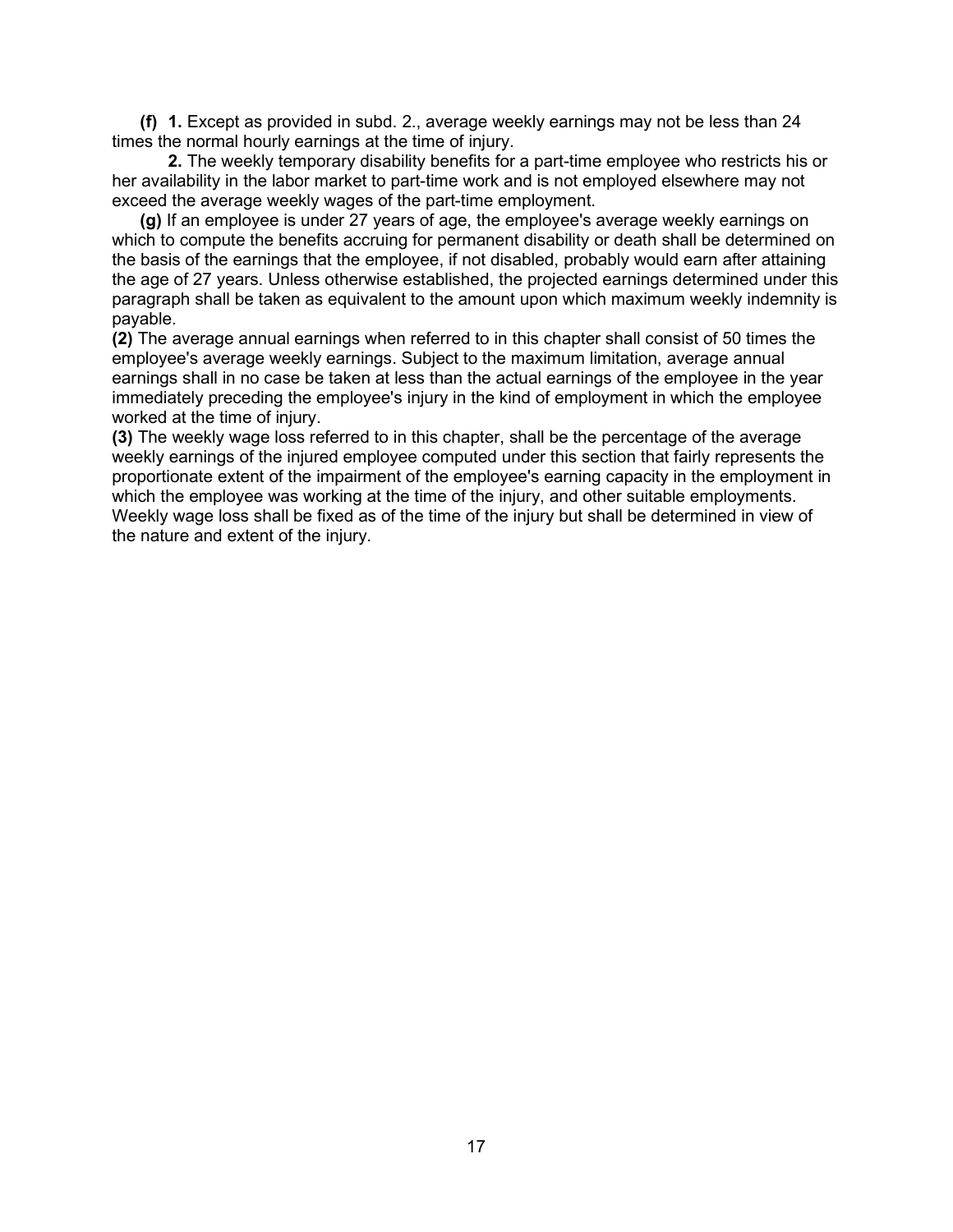# Wisconsin Statute Cheat Sheet

| <b>Topic</b>                                                                               | <b>Reference</b>              | <b>Notes</b>                                                                                                                                                                                                                                                                                                               |
|--------------------------------------------------------------------------------------------|-------------------------------|----------------------------------------------------------------------------------------------------------------------------------------------------------------------------------------------------------------------------------------------------------------------------------------------------------------------------|
| Rate of pay at<br>time of injury                                                           | 102.11(1)(a)1                 | For hourly, use rate at time of injury plus shift differential if<br>in effect. Break down all set rates of pay (daily, weekly,<br>monthly, salary) to an hourly rate.                                                                                                                                                     |
| Employee gross<br>earnings                                                                 | 102.11(1)(d)                  | From the job of injury only, use the taxable income earned<br>in the 52 weeks (or less, if employed less) prior to the date<br>of injury. Include overtime, holiday/ vacation/sick pay,<br>commissions, and bonuses.                                                                                                       |
|                                                                                            |                               | Do not include unemployment or worker's comp benefits,<br>short or long-term disability, partial pay under FMLA leave,<br>or untaxed earnings (reimbursements and per diem).                                                                                                                                               |
| Minimum of 24<br>hours                                                                     | 102.11(1)(f)1                 | AWW cannot be less than the hourly rate x 24 hours for<br>non-restricted claims.                                                                                                                                                                                                                                           |
| Part of Class<br>requirement                                                               | 102.11(1)(am)                 | Part of Class requirements:<br>1. Employee is a member of class of employees that<br>does the same type of work at the same location<br>2. Keeps a regular schedule<br>3. At least 10% of the employer's workforce doing the<br>same type of work are members of the class.<br>4. Class consists of more than one employee |
| Definition of<br>"Regular<br>Schedule"                                                     | 102.11(1)(am)2                | The minimum and maximum weekly hours regularly<br>scheduled by the employer for the members of class during<br>the 13 weeks immediately prior to the week of injury vary<br>no more than 5 hours.                                                                                                                          |
| Self-restriction                                                                           | 102.11(1)(f)2<br>DWD 80.51(4) | Self-restriction is essentially the claimant saying "Yes, I<br>only want this one part-time job. I do not want a full-time<br>job, so you do not have to base my wage on 40 hours."<br>TTD benefits will be based on actual earnings and will not<br>be based on hours that were raised to 24 or 40.                       |
|                                                                                            |                               | Claimant cannot restrict if they have another job at the time<br>of injury.                                                                                                                                                                                                                                                |
| Work less than 6<br>weeks                                                                  | 102.11(1)(d)                  | If claimant has worked less than 6 weeks, cannot use gross<br>earnings to determine the average weekly wage. Can only<br>use hourly rate x schedule to determine average weekly<br>wage.                                                                                                                                   |
| No fixed rate and<br>less than 6 weeks<br>work $-$ use "same"<br>or similar"<br>employment | 102.11(1)(c)                  | If an employee does not have a set rate of pay (ex: truckers<br>paid-by-the-mile, employees solely paid on commission)<br>and has worked less than 6 weeks (can't use gross to<br>determine AWW), use wages from a similar employee from<br>same employer to determine AWW.                                                |
| Firefighters,<br>EMTs, and<br>emergency<br>rescue workers                                  | 102.07(1)(a)<br>DWD 80.30     | Set wages to max OR submit full-time wages of the nearest<br>full-time career fire department.                                                                                                                                                                                                                             |